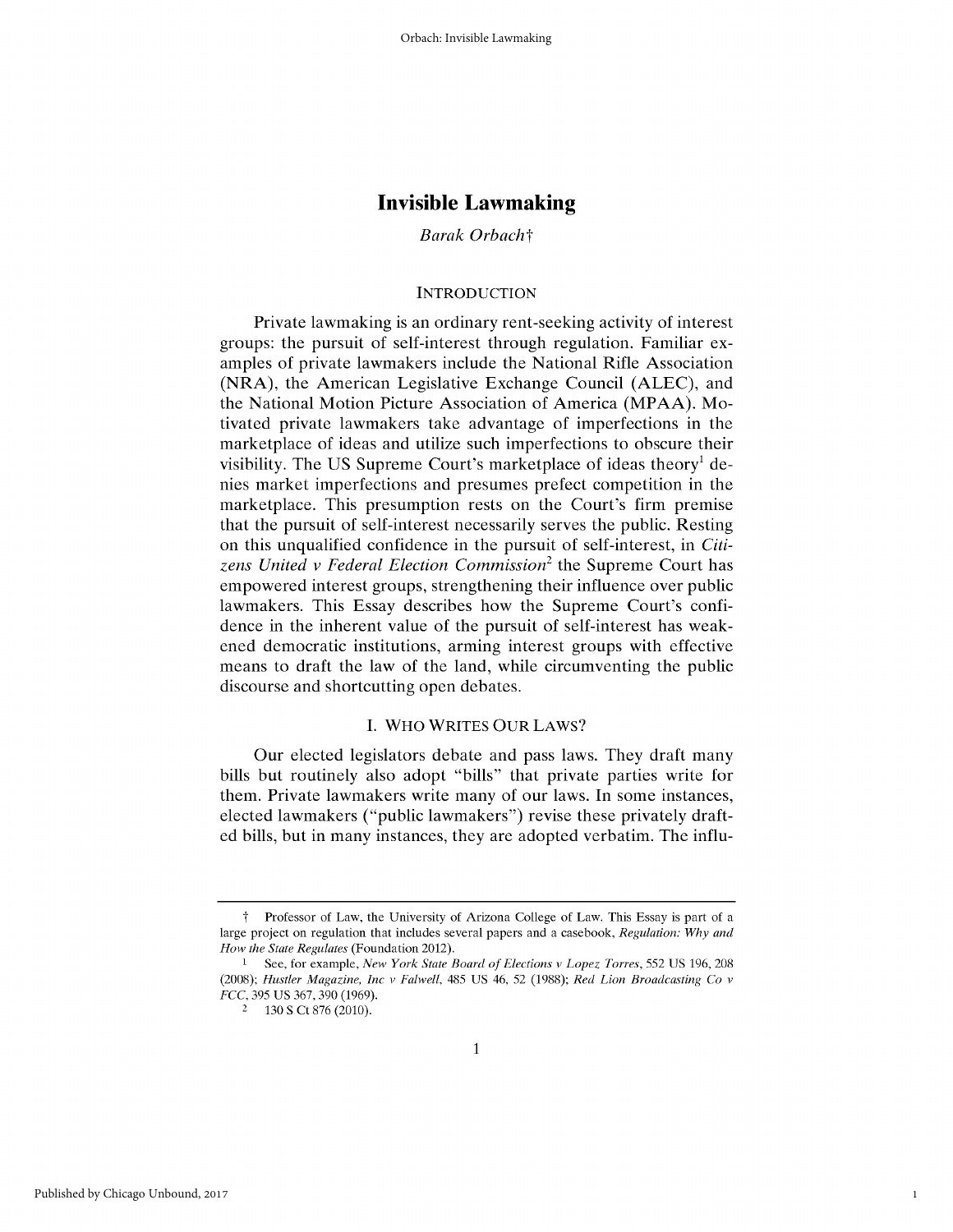ence of private lawmaking on the legislative landscape, most noticeably at the state level, is profound.

Private lawmaking in America is not a new phenomenon, $3$  nor is it an unstudied one.<sup>4</sup> Scholars, however, have described the level of study as "inattention"<sup>5</sup> and have argued that "privately made laws result from an undemocratic but *potentially* market-disciplined pro $cess."6$ 

Not all private lawmakers are created equal. Some private lawmakers are apolitical organizations that are not affiliated with specific interest groups. They work to clarify, modernize, and improve the law, while maintaining some level of transparency regarding their processes. The American Law Institute **(ALI),** for example, is a prestigious legal organization whose members include about four thousand lawyers, judges, and academics. **ALI** is best known for promulgating restatements of law.<sup>7</sup> Similarly, the National Conference of Commissioners on Uniform State Laws **(NCCUSL)** is comprised of state commissions on uniform laws from each state and since **1892** has been providing states with model legislation designed to increase uniformity and clarity in state law. $8$  The general purpose of these organizations is to overcome imperfections in the marketplace of ideas.

Another type of private lawmakers-Interested Private Lawmakers (IPLs)—are legislative arms of interest groups. They engage in ordinary rent-seeking activity: the pursuit of self-interest through regulation.<sup>9</sup> Motivated private lawmaking is rather common. For example, the Motion Picture Association of America (MPAA) persuaded Congress, forty-one states, the District of Columbia, and Puerto Rico to adopt its anticamcorder model law that criminalizes

**<sup>3</sup>** See Louis L. Jaffe, *Law Making by Private Groups,* **51** Harv L Rev 201, 202 **(1937);** Frederic Jesup Stimson, *Uniform State Legislation, 5* Annals Am Academy **Polit & Soc** Science **1,11 (1895).**

<sup>4</sup> See, for example, Alan Schwartz and Robert **E.** Scott, *The Political Economy of Private Legislatures,* 143 **U** Pa L Rev **595, 607-37 (1995);** David V. Snyder, *Private Lawmaking, 64* Ohio St L **J 371,** 404 **(2003).** See also Editorial, *The Big Money Behind State Laws,* NY Times **A22** (Feb **13,** 2012); Anita Kumar, *Ghostwriter at Work for Virginia's Assembly?,* Wash Post **B1** (Dec 28, **2011).**

**<sup>5</sup>** Schwartz and Scott, 143 **U** Pa L Rev at **597** (cited in note 4).

**<sup>6</sup>**Snyder, 64 Ohio St L **J** at **373-74** (cited in note 4) (emphasis added). See also Gillian Hadfield and Eric Talley, *On Public versus Private Provision of Corporate Law,* 22 **J** L Econ **&** Org 414,436 **(2006).**

**<sup>7</sup>** See Jonathan R. Macey, *The Transformation of the American Law Institute,* **61** Geo Wash L Rev **1212, 1216 (1993).**

**<sup>8</sup>** See Walter P. Armstrong **Jr,** *A Century of Service: A Centennial History of the National Conference of Commissioners on Uniform State Laws* 11-22 (West **1991).**

**<sup>9</sup>** For more on interest group lobbying, see Gary **S.** Becker, *A Theory of Competition Among Pressure Groups for Political Influence,* **98 Q J** Econ **371, 376-81 (1983);** Richard **A.** Posner, *Theories of Economic Regulation,* **5** Bell **J** Econ **&** Mgmt Sci **335,** 344 (1974); George **J.** Stigler, *The Theory of Economic Regulation,* 2 Bell **J** Econ **&** Mgmt Sci **3,13-17 (1971).**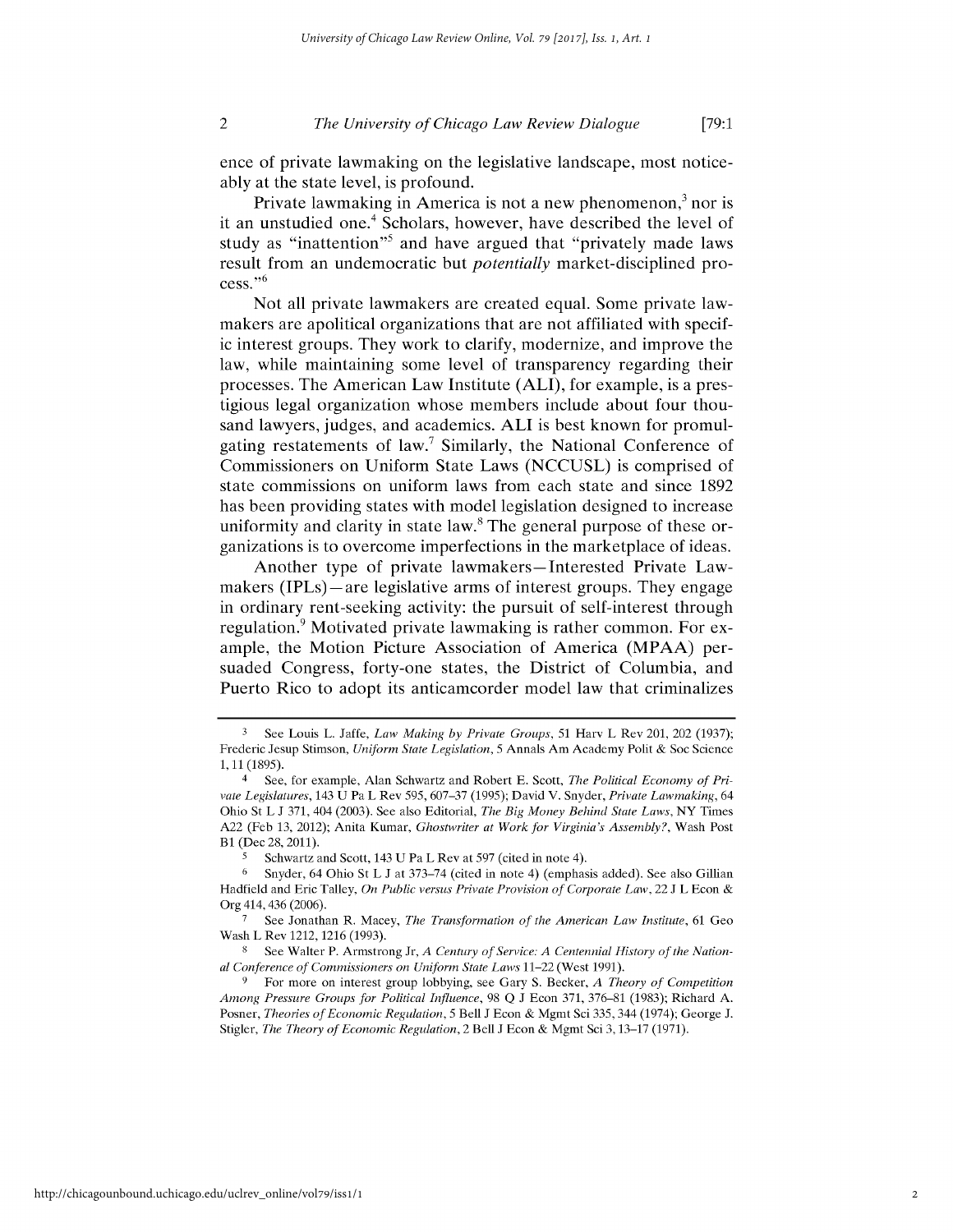copyright violations and imposes harsh imprisonment penalties.<sup>10</sup> The American Legislative Exchange Council **(ALEC),** a dominant IPL, describes itself as a "non-profit, nonpartisan association of over 2,000 state legislators that works to promote principles of free markets, limited government and federalism throughout the states."<sup>11</sup> Founded in 1973,

ALEC's Task Forces have considered, written and approved hundreds of model bills on a wide range of issues, model legislation that will frame the debate today and far into the future. Each year, close to **1,000** bills, based at least in part on **ALEC** Model Legislation, are introduced in the states. **Of** these, an average of 20 percent become law.12

ALEC's 2010 Legislative Scorecard proudly announces that, during **2009** alone, states enacted **115 "ALEC** bills," which constituted a 14 percent "enactment rate" (a total of **826 ALEC** bills were introduced in statehouses).  $^{13}$ 

The National Rifle Association's Institute for Legislative Action (NRA-ILA), another IPL, is the NRA's lobbying arm. NRA-ILA is "committed to preserving the right of all law-abiding individuals to purchase, possess and use firearms for legitimate purposes as guaranteed by the Second Amendment."<sup>14</sup> The organization drafts model laws, such as "stand your ground" statutes, $15$  and takes credit for

**I0** See Susan Crabtree and Paul Sweeting, *Feds Pushing Play,* Daily Variety 8 (Apr 26, 2004); Eric J. Schwartz, *In the Matter of Preregistration of Certain Unpublished Copyright Claims-Notice of Proposed Rulemaking, Comments of the Motion Picture Association of American to David Carson, Esq* 1-2 (Aug 22, 2005), online at http://www.copyright.gov/prereg/ comments/mpaa.pdf (visited Dec 18, 2012). For the enacted federal version of the law, see Family Entertainment and Copyright Act of 2005 § 102, Pub L No 109-9, 119 Stat 218, 218-20, codified at 18 USC § 2319B.

**<sup>11</sup>**Kaitlyn Buss, *Hundreds of State Legislators Will Meet in Phoenix to Discuss Solutions for Creating Jobs, Growing the Economy and Restoring Fiscal Order (ALEC Nov 28, 2011),* online at http://www.alec.org/2011/11/hundreds-of-state-legislators-to-meet-in-phoenixdiscussing-solutions-for-creating-jobs-growing-the-economy-and-restoring-fiscal-order (visited Dec 18, 2012).

<sup>12</sup> *History* (ALEC), online at http://www.alec.org/about-alec/history (visited Dec 18, 2012).

**<sup>13</sup>** *2010 Legislative Scorecard* (ALEC), online at http://www.commoncause.org/atf/cf/ %7Bfb3c17e2-cdd1-4df6-92be-bd4429893665%7D/9-Legislative\_Scorecard%202010.pdf (visited Dec 18, 2012). For more on ALEC, see *ALEC: Ghostwriting Law for Corporate America* (American Association for Justice May 2010), online at http://www.justice.org/cps/rde/xbcr/ustice/ ALECReport.pdf (visited Dec 18, 2012); *Corporate America's Trojan Horse in the States: The Untold Story behind the American Legislative Exchange Council* (Defenders of Wildlife and National Resources Defense Council 2002), online at http://www.alecwatch.org/ 11223344.pdf (visited Dec 18, 2012).

<sup>14</sup> *About NRA-ILA* (NRA), online at http://www.nraila.org/about-nra-ila.aspx (visited Dec 18, 2012).

**<sup>15</sup>**See Denise M. Drake, Comment, *The Castle Doctrine: An Expanding Right to Stand Your Ground,* 39 St Mary's L J 573, 575 (2008); P. Luevonda Ross, *The Transmogrification of*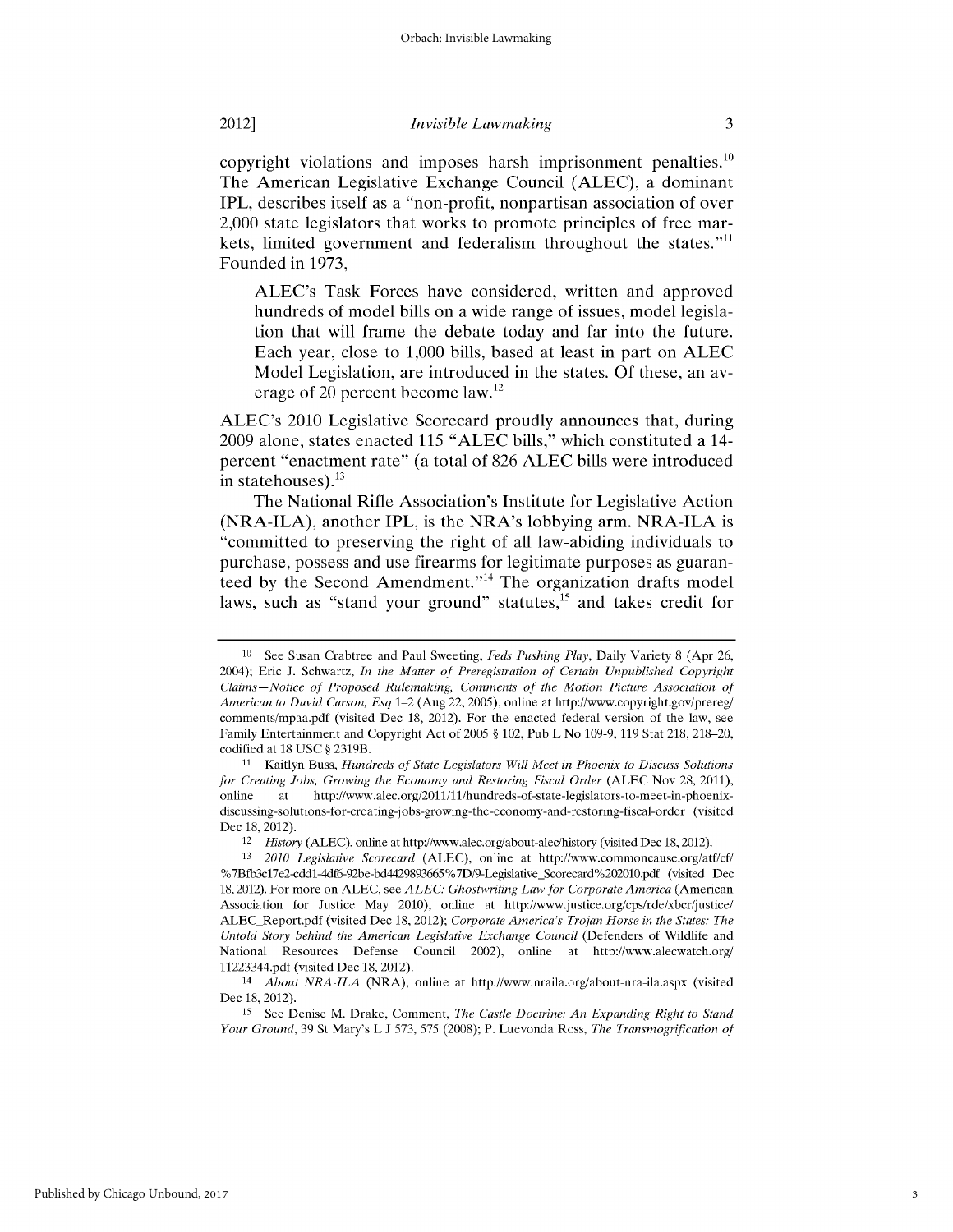"help[ing] pass" laws, such as the Protection of Lawful Commerce in Arms Act, "which blocks reckless lawsuits against firearms manufacturers [and distributors]."<sup>16</sup> NRA-ILA considers "[l]egislative action... a constant war, fought on multiple battlefields simultaneously."<sup>17</sup>

**A** less familiar IPL is Gary Marbut of Missoula, Montana, who "takes credit for the drafting of over thirty pro-gun and pro-hunting Montana laws."<sup>18</sup> Mr. Marbut's most successful legislative product, the Firearms Freedom Act, was introduced in thirty states and adopted in eight. $^{19}$  To advance his goals, Mr. Marbut founded the Montana Shooting Sports Association, a political action organization affiliated with the NRA, "to get the right candidates elected."<sup>20</sup>

Indeed, the role of IPLs is so entrenched in our legislative culture that a statute's informal name often indicates its private origins. For example, the Sonny Bono Copyright Term Extension Act of **199821** was commonly referred to as the "the Mickey Mouse Protection Act" for Disney's part in its enactment.<sup>22</sup> The Family Smoking Prevention and Tobacco Control Act of 2009,<sup>23</sup> which reformed tobacco regulation in the United States while preserving some of Philip Morris's interests, was labeled the Marlboro Act, in acknowledgment of the company's extensive involvement in its drafting.<sup>24</sup>

19 See id at 1178.

21 Pub L No 105-298, 112 Stat 2827, codified in various sections of Title 17.

*Self-Defense by National Rifle Association -Inspired Statutes: From the Doctrine of Retreat to the Right to Stand Your Ground,* 35 S U L Rev 1, 23 (2007).

<sup>16</sup> *The NRA Institute for Legislative Action: Protecting our Second Amendment Freedom and Hunting Heritage* (NRA-ILA Mar 9, 2008), online at http://www.nraila.org/newsissues/articles/2008/nra-ila. aspx?s-which+blocks+reckless+lawsuits+against+firearms+ manufacturers&st=&ps= (visited Dec 18, 2012).

<sup>17</sup> Id.

<sup>&</sup>lt;sup>18</sup> Barak Y. Orbach, Kathleen S. Callahan, and Lisa M. Lindemenn, *Arming States' Rights: Federalism, Private Lawmakers, and the Battering Ram Strategy,* 52 Ariz L Rev 1161, 1176 (2010).

 $20$  Orbach, Callahan, and Lindemenn, 52 Ariz L Rev at 1176 (cited in note 19), quoting Jess Bravin, *A Lone Stance on Ad Spending: Montana is Seeking to Uphold Campaign -Funding Curbs Jeopardized by a Supreme Court Ruling* (Wall St J Oct 12, 2010), online at http://online.wsj.com/article/SB10001424052748704127904575543920682786784.html (visited Dec 18, 2012).

<sup>22</sup> See Lawrence Lessig, *Copyright's First Amendment,* 48 UCLA L Rev 1057, 1065 (2001).

<sup>23</sup> Pub L No 111-31, 123 Stat 1776, codified at 21 USC § 387 et seq.

<sup>24</sup> The person who coined the name is Steve Watson, a former Vice President of External Affairs of Lorillard, one of the largest four tobacco companies. John Carey, *Commentary: Philip Morris' Latest Smoke Screen* (Bloomberg Businessweek July 15, 2001), online at http://www.businessweek.com/stories/2001-07-15/commentary-philip-morris-latest-smoke-screen (visited Dec 18, 2012). See also Allan M. Brandt, *FDA Regulation of Tobacco - Pitfalls and Possibilities,* 359 New Eng J Med 445, 447 (2008).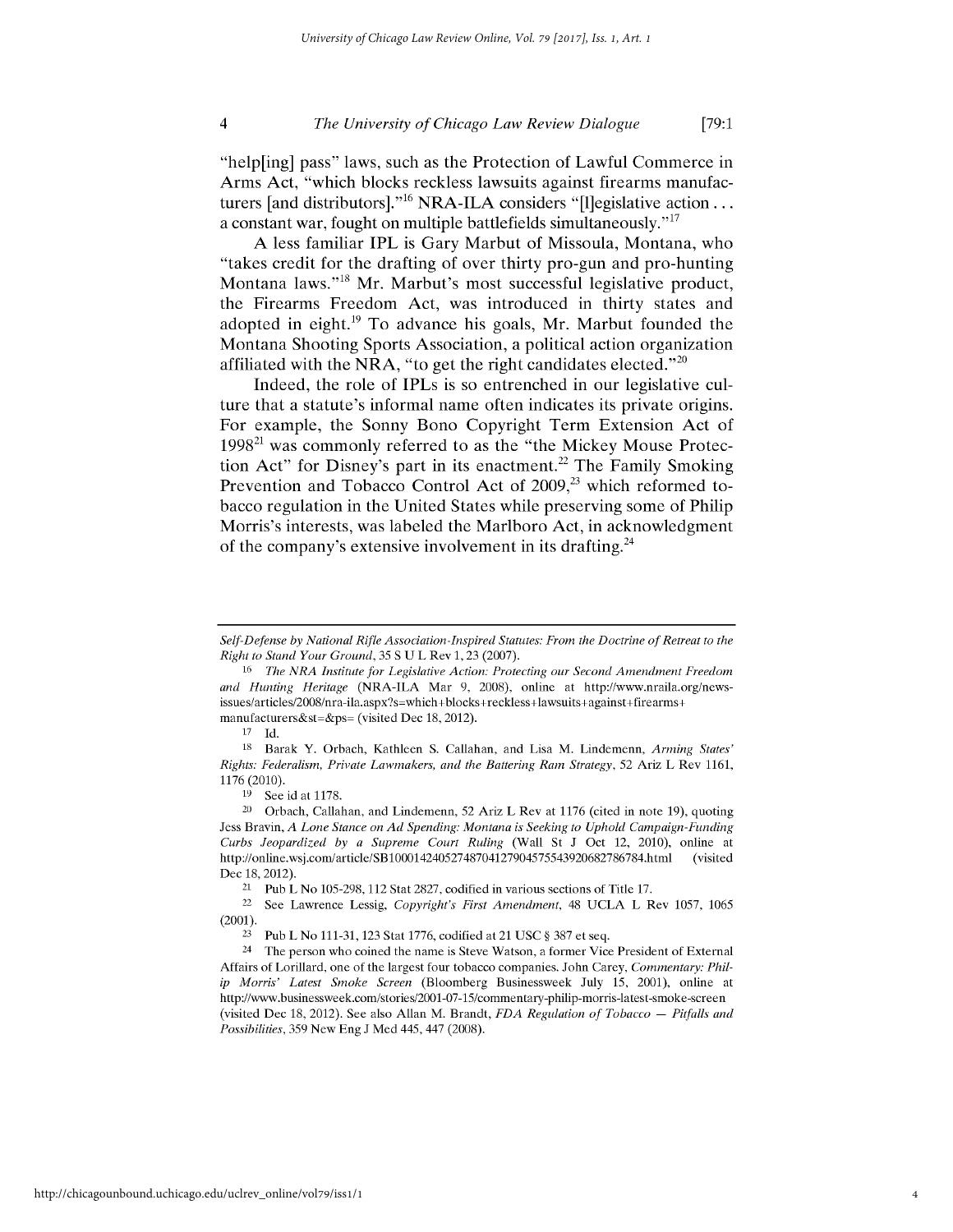## **II.** THE VISIBILITY OF IPLs

Of course, there is no reliable data about the scope of IPLs' activities and influence. By and large, interested private lawmaking is relatively invisible. Being opportunistic by definition,<sup>25</sup> IPLs disclose information selectively and try to manipulate publicly available information.

Benefiting from "inattention," IPLs receive the constitutional protection available to interest groups, under the Supreme Court's premise that, in the marketplace of ideas, the pursuit of self-interest tends to serve society, namely, that when interest groups exercise political speech they are likely promote societal ends.

In *Citizens United,* the Court held that the First Amendment prohibited the government from restricting independent political expenditures by corporations.<sup>26</sup> The Court was divided about the question whether the pursuit of self-interest by pressure groups is likely to serve as a means to hold officials *accountable to the people* or as a means to discipline and reward officials for their *accountability to private interests* at the expense of the people. A majority of five justices sided with the former theory. Writing for the majority, Justice Anthony Kennedy ruled that speech necessarily serves as a "means to hold officials accountable to the people," $\dot{z}$ <sup>7</sup> and declared that "[p]remised on mistrust of governmental power, the First Amendment stands against ... restrictions distinguishing among different speakers, allowing speech by some but not others." $^{28}$ 

In June 2012, the Supreme Court handed down three decisions that underscored the increasing aggressiveness of IPLs in our political system, including their willingness to engage in conflict with public lawmakers: *National Federation of Independent Business v Sebelius*<sup>29</sup> ("NFIB"), *Arizona v United States*<sup>30</sup> ("Arizona"), and

<sup>25</sup> Professor Oliver Williamson provided the classic definition of "opportunism" as "selfinterest seeking with guile." Oliver E. Williamson, *Markets and Hierarchies: Analysis and Antitrust Implications: A Study in the Economics of Internal Organization,* 26 (Free Press 1975). This definition stresses the interest of opportunist parties in control over information. Professor Henry Smith offered a more elaborate definition that stresses the significance of information: "[B]ehavior that is undesirable but that cannot be cost-effectively captured—defined, detected, and deterred-by explicit ex ante rulemaking." Henry E. Smith, *An Economic Analysis of Law versus Equity* \*9 (unpublished manuscript, 2010), online at http://www.law.yale.edu/documents/pdf/LEO/HSmith\_LawVersusEquity7.pdf (visited Dec 18, 2012).

**<sup>26</sup>**See *Citizens United,* 130 **S** Ct at 913.

<sup>27</sup> Id at 898.

<sup>28</sup> Id at 898-99.

<sup>29</sup>132 **S** Ct 2566 (2012).

**<sup>30</sup>**132 **S** Ct 2492 (2012).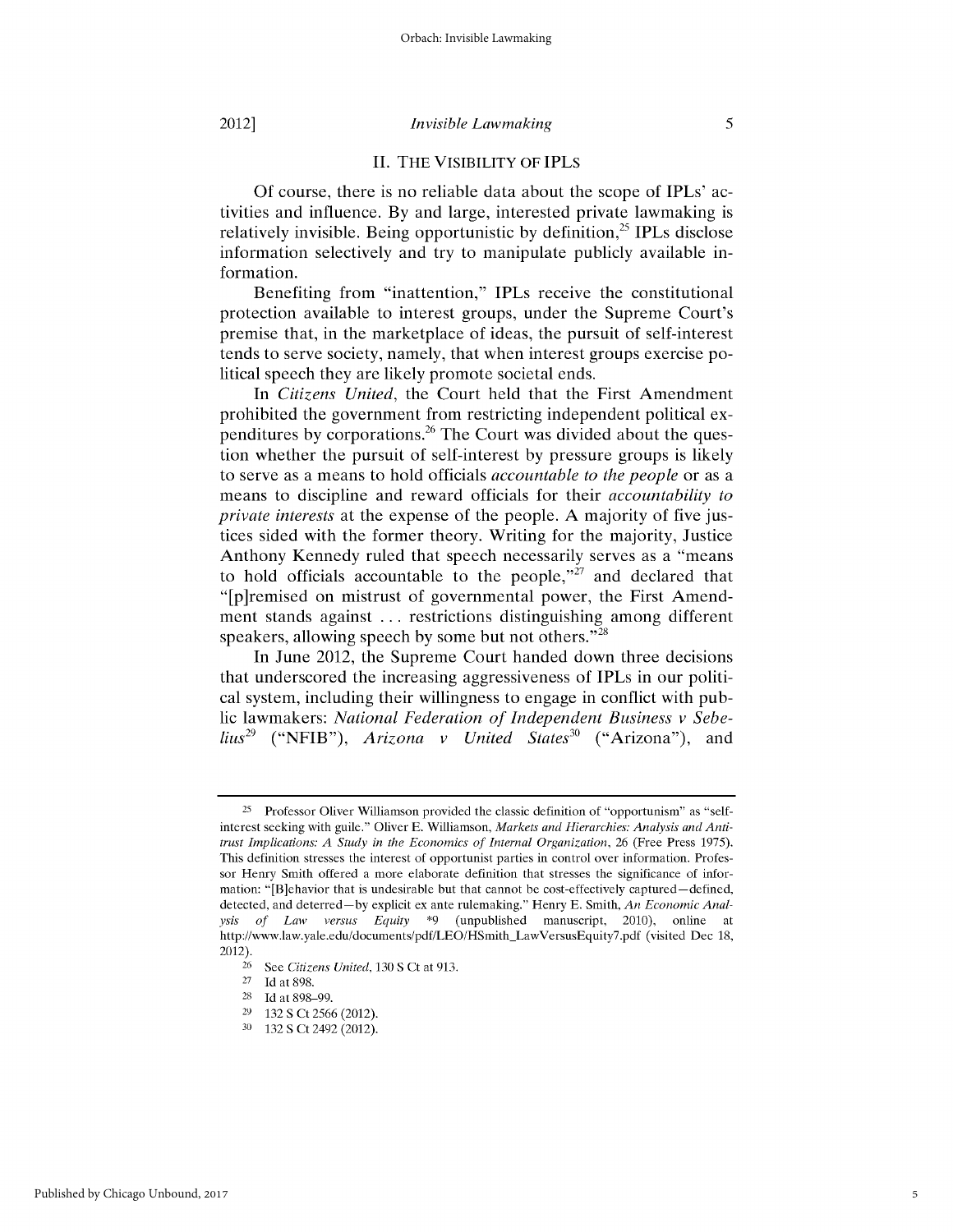*American Tradition Partnership, Inc v Bullock3* ("ATP"). In *NFIB,* twenty-six states, several individuals, and the National Federation of Independent Business challenged the constitutionality of two key provisions of the Patient Protection and Affordable Care Act of  $2010^{32}$  IPLs designed the intellectual framework underlying the constitutional challenges and provided state legislatures with model bills that nullified the federal statute.<sup>33</sup> In *Arizona*, the Court upheld several key provisions of a state immigration law that conflicted with federal immigration policies.<sup>34</sup> An IPL crafted and championed the state law.35 *A TP* involved a constitutional challenge to Montana's 1912 Corrupt Practices Act.<sup>36</sup> The petitioners were IPLs that relied on *Citizens United* to challenge the **1912** statute that imposed restrictions on their activities.<sup>37</sup> By a 5–4 vote, the Court declined to reconsider *Citizens United,* delivering a victory to IPLs that sought to influence elections.<sup>38</sup> One of the petitioners was Marbut's Montana Shooting Sports Association.<sup>39</sup>

Under *Citizens United's* public accountability theory, the increasing trend in IPL assertiveness could only illustrate good citizenship-a critique of the government through impacting regulation. Under this premise, because the pursuit of self-interest serves socie**ty,** the activities of interest groups, including IPLs, are also likely to serve society, while governmental intervention in market activities and individual choices is likely to be harmful.

But even the "tradition of economic liberalism **...** has always assumed that there were some economic results which cannot be attained at all or attained only in inappropriate amounts if left to the

<sup>31</sup> 132 S Ct 2490 (2012).

<sup>32</sup> See *NFIB*, 132 S Ct at 2580.

**<sup>33</sup>** See Beth Kutscher, *'Model Legislation': States, ALEC Take Reform into Their Own Hands,* 42 Mod Healthcare 14, 14-15 (June 18, 2012). For an example of one of the statutes mentioned in Kutscher, see Virginia Healthcare Freedom Act, 2010 Va Acts 106, codified at Va Code § 38.2-3430.1:1. See also Randy **E.** Barnett, *Commandeering the People: Why the* In*dividual Health Insurance Mandate Is Unconstitutional,* 5 NYU J L & Liberty 581, **607-08** (2010).

<sup>34</sup> See *Arizona,* 132 **S** Ct at 2502, 2504, 2506.

**<sup>35</sup>** See Fred Grimm, *Private Prisons the Force behind Immigrant Law?,* Miami Herald (Nov 16, 2010). For more on the Arizona immigration law, see Gabriel **J.** Chin and Marc L. Miller, *The Unconstitutionality of State Regulation of Immigration through Criminal Law,* 61 Duke L J 251, 291-95 (2011).

<sup>36</sup> See *ATP,* 132S Ct at 2491.

**<sup>37</sup>** See Marnee Banks, *Montana Politics 2010: Corporate Spending Ruling* (KXLH Dec 27, 2010), online at http://www.kxlh.com/news/montana-politics-2010-corporate-spendingruling (visited Dec 18, 2012).

**<sup>38</sup>** See *ATP,* 132S Ct at 2491.

**<sup>39</sup>** See Petition for a Writ of Certiorari, *American Tradition Partnership, Inc v Bullock,* No 11-1179, \*ii (US filed Mar 26, 2012).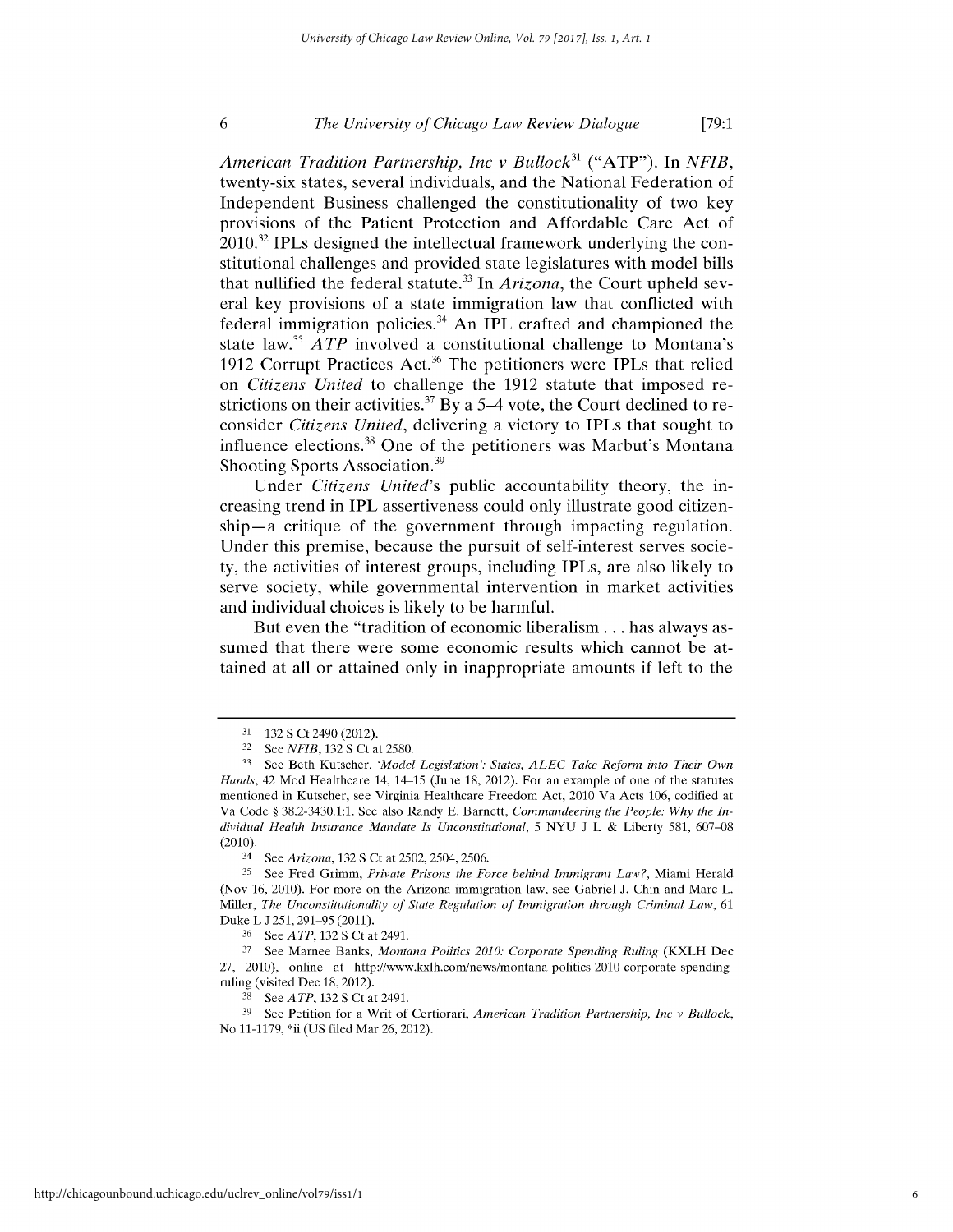2012]

### *Invisible Lawmaking*

free market."<sup>40</sup> Therefore, free market thinkers taught that "[w]e must choose those [institutions] which minimize the risks of undesirable consequences." 41 In *Citizens United,* however, the majority considered only one type of risk of undesirable consequences: "Government [that] seeks to use its full power **...** to command where a person may get his or her information or what distrusted source he or she may not hear **[** ] uses censorship to control thought." <sup>42</sup>

The simplistic focus on harm government intervention may cause is myopic and misleading;<sup>43</sup> it ignores, and thereby increases, the vulnerability of the government to be used as a tool of pressure groups. It is a focus on possible risks from one visible entity-the government-while disregarding the risks from less visible entitiesthe legislative arms of interest groups.

<sup>40</sup> Aaron Director, *The Parity of the Economic Market Place,* 7 J L & Econ 1, 2 (1964).

<sup>41</sup> Id at 10.

<sup>42</sup>*Citizens United,* 130 S Ct at 908.

<sup>43</sup> For an example for this perspective, see Frank H. Easterbrook, *The Limits of Antitrust,* 63 Tex L Rev 1, 14-15 (1984) (arguing that if we "let some socially undesirable practices escape, the cost is bearable," while the "costs of deterring beneficial conduct (a byproduct of any search for the undesirable examples) are high").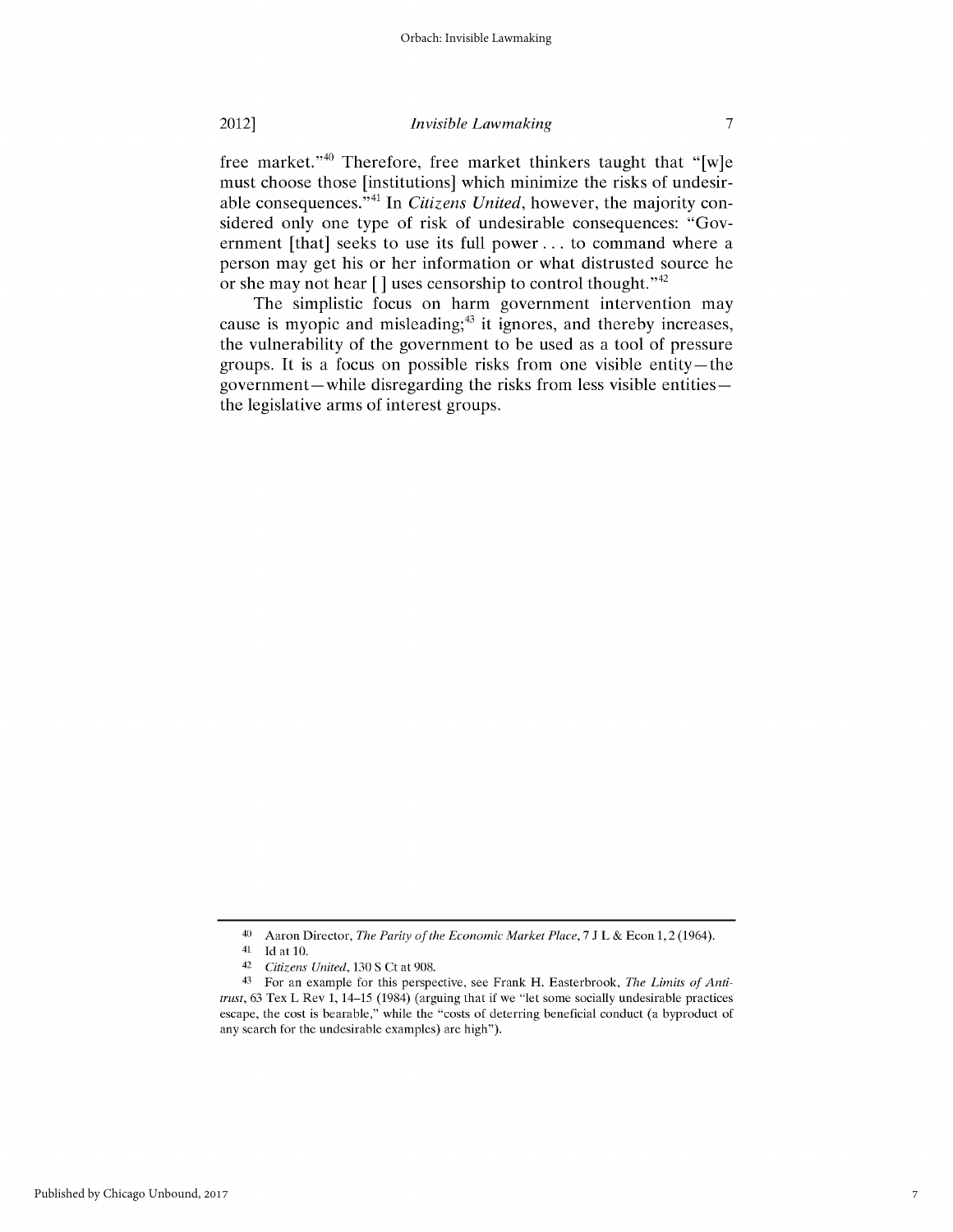

*The Political Problem.* Harper's Weekly, Apr 15, 1876.

## III. MIDDLEMEN IN THE MARKETPLACE OF IDEAS

Private lawmakers are middlemen.<sup>44</sup> They operate as the conveyors of ideas from the public to and through legislatures. As middlemen, private lawmakers owe their existence to imperfections in

<sup>44</sup> For a discussion on the economic role of middlemen, see Gary Biglaiser, *Middlemen As Experts,* 24 RAND J Econ 212, 216-22 (1993) (arguing that middlemen add value to a market because they are able, by dint of their expertise, to assure buyers that their goods are valuable); Ariel Rubinstein and Asher Wolinsky, *Middlemen,* 102 **Q** J Econ 581, 591-93 (1987).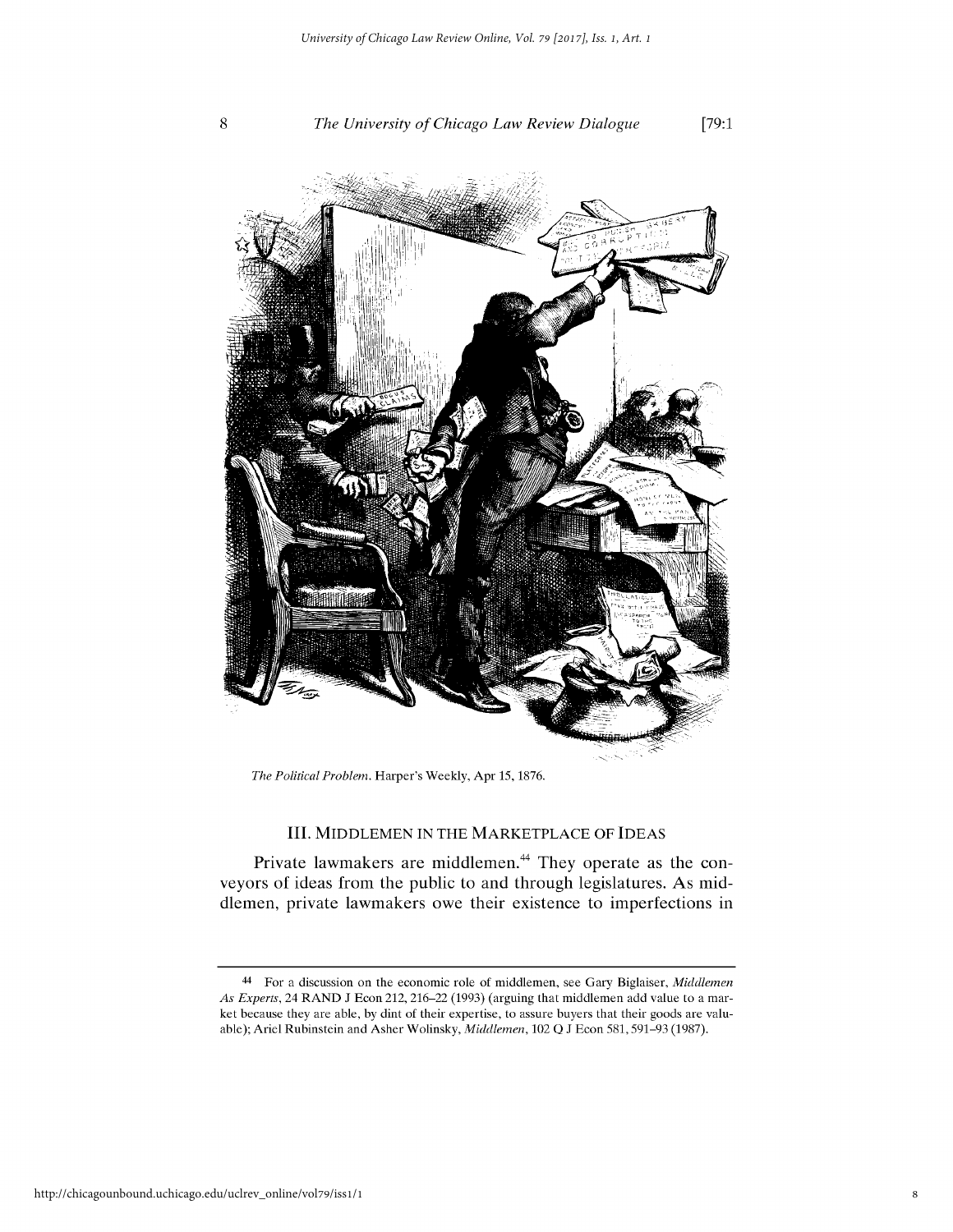the marketplace of ideas, $45$  such as the costs of communicating information (transaction costs), inadequate information, and bounded rationality. 46 Put simply, if "the best test of truth [were indeed] the power of the thought to get itself accepted in the competition of the market,"<sup>47</sup> as Justice Oliver Wendell Holmes famously wrote, private lawmakers would be unemployed.<sup>48</sup>

In marketplaces of ideas, some private lawmakers compensate for imperfections,<sup>49</sup> some exploit such imperfections to advance private interests, and others do both-compensate for and take advantage of imperfections.

Unlike apolitical private lawmakers (like the **ALI** or **NCCUSL),** IPLs are in the business of advancing narrow interests. They utilize imperfections in the marketplace of ideas to do so. This is their expertise, and their performance is measured **by** delivery of self-serving laws, such as  $ALEC$ 's "enactment rate."<sup>50</sup> In some instances, private interest may align with broad public interests, but this coincidental alignment is not the goal of IPLs. Their mission is defined **by** the private interest.

Some IPLs try to present themselves in a neutral light **by** likening themselves to their apolitical relatives. For example, **ALEC** explains,

**ALEC** model bills serve as public policy resources. Many organizations that focus on state-level issues also offer model state legislation or codes. These organizations include the American Bar Association, National Conference of Commissioners on Uniform State Laws, and [others]. Model bills are ideas that can be taken, modified or rejected, depending on the needs of a particular legislation. State legislators often find model bills valuable for learning from each others' experiences and expertise,

<sup>49</sup> See, for example, W. Brooke Graves, *Uniform Regulation and Control of Commerce*, 14 Harv Bus Rev 337, 344-45 (1936).

<sup>45</sup> See Jaffe, 51 Harv L Rev at 202 (cited in note **3);** Stimson, **5** Annals Am Acad **Polit** & Soc Sci at 10-11 (cited in note 3).

<sup>&</sup>lt;sup>46</sup> Correspondingly, regulation is a by-product of imperfections and human limitations. See generally Barak Orbach, *What Is Regulation?,* Yale J Reg Online (Oct 10, 2012), online at http://yale-jreg.org/what-is-regulation/ (visited Dec 18, 2012).

*<sup>47</sup> Abrams v United States,* 250 US 616, 630 (1919) (Holmes dissenting). See also *Whitney v California,* 274 US 357, 377 (1927) (Brandeis concurring) **("If** there be time to expose through discussion the falsehood and fallacies, to avert the evil **by** the processes of education, the remedy to be applied is more speech, not enforced silence.").

<sup>48</sup>See generally Barak Y. Orbach and Frances R. Sjoberg, *Excessive Speech, Civility Norms, and the Clucking Theorem,* 44 Conn L Rev 1 (2011); Vincent Blasi, *Holmes and the Marketplace of Ideas,* 2004 **S** Ct Rev 1; Stanley Ingber, *The Marketplace of Ideas: A Legitimizing Myth,* 1984 Duke L J 1.

*<sup>5</sup>c 2010 Legislative Scorecard* (cited in note 13).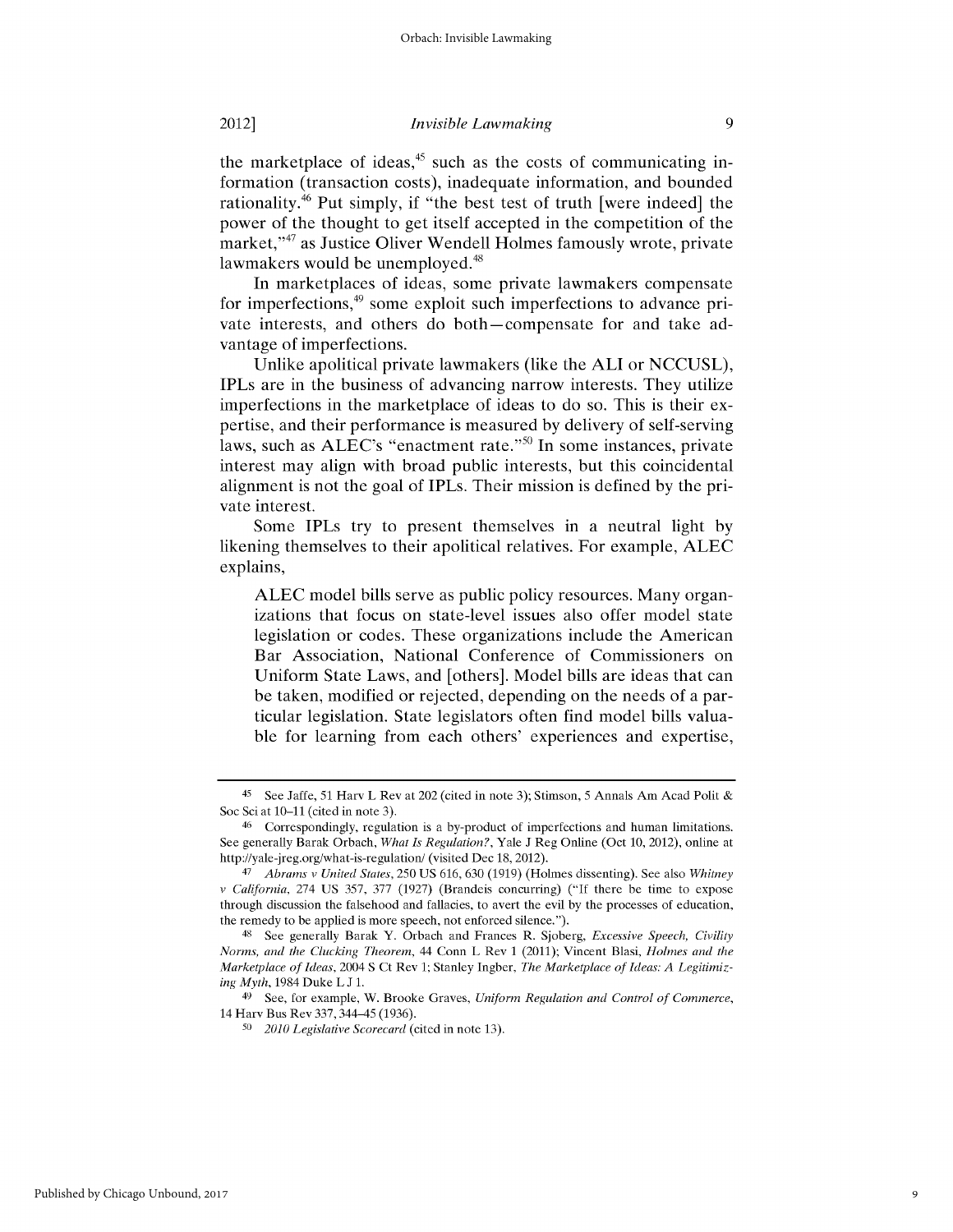while tailoring the bills they introduce to meet the interests of their own state's constituents. Any model bill, regardless of where it is from, rises or falls in a state based on whether it provides the solutions that makes sense in that particular state.<sup>51</sup>

But private lawmaking is not all about the creation of "public policy resources." It also includes advocacy aimed at promoting particular groups' interests. In the case of IPLs, model bills are drafted to advance a specific interest, and public lawmakers are not left to find those bills, to exercise their best judgment, or debate the bills.

## IV. THE INVISIBLE HAND IN THE MARKETPLACE OF IDEAS

IPLs make a constant effort to have their invisible hands stirring in legislative houses. They circumvent the public discourse and shortcut open debates to advance their goals. IPLs are not interested in the "free trade in ideas" and work to stifle and cripple such trade. This is their art.

The Supreme Court's simplistic marketplace of ideas philosophy, however, sweepingly views all market participants, including all interest groups—and implicitly also IPLs—as deserving of the same constitutional protection.<sup>52</sup> As framed by Justice Holmes, the basis of this entitlement is the belief that people of

fighting faiths ... may come to believe even more than they believe the very foundations of their own conduct that the ultimate good desired is better reached by free trade in ideas [and] that the best test of truth is the power of the thought to get itself accepted in the competition of the market. $53$ 

The Supreme Court has canonized this conceptual framework<sup>54</sup> and pressed it further, ruling that "[t]he inherent worth of the speech in terms of its capacity for informing the public does not depend upon the identity of its source, whether corporation, association, union, or individual. **<sup>55</sup>**

**<sup>51</sup>** *Frequently Asked Questions* (ALEC 2012), online at http://www.alec.org/aboutalec/frequently-asked-questions (visited Dec 18, 2012).

<sup>52</sup> See *Citizens United,* 130 S Ct at 898.

**<sup>53</sup>** *Abrams,* 250 US at 630 (Holmes dissenting).

<sup>54</sup> See, for example, *Snyder v Phelps,* 131 **S** Ct 1207, 1220 (2011) ("Speech is powerful. It can stir people to action, move them to tears of both joy and sorrow, and ... inflict great pain.... As a Nation we have chosen.., to protect even hurtful speech on public issues to ensure that we do not stifle public debate.").

**<sup>55</sup>***First National Bank of Boston v Bellotti,* 435 US 765, 777 (1978). In *Citizens United,* the majority rested its reluctance to distinguish between corporations and individuals on the Court's ruling in *Bellotti.* See *Citizens United,* 130 **S** Ct at 898-900.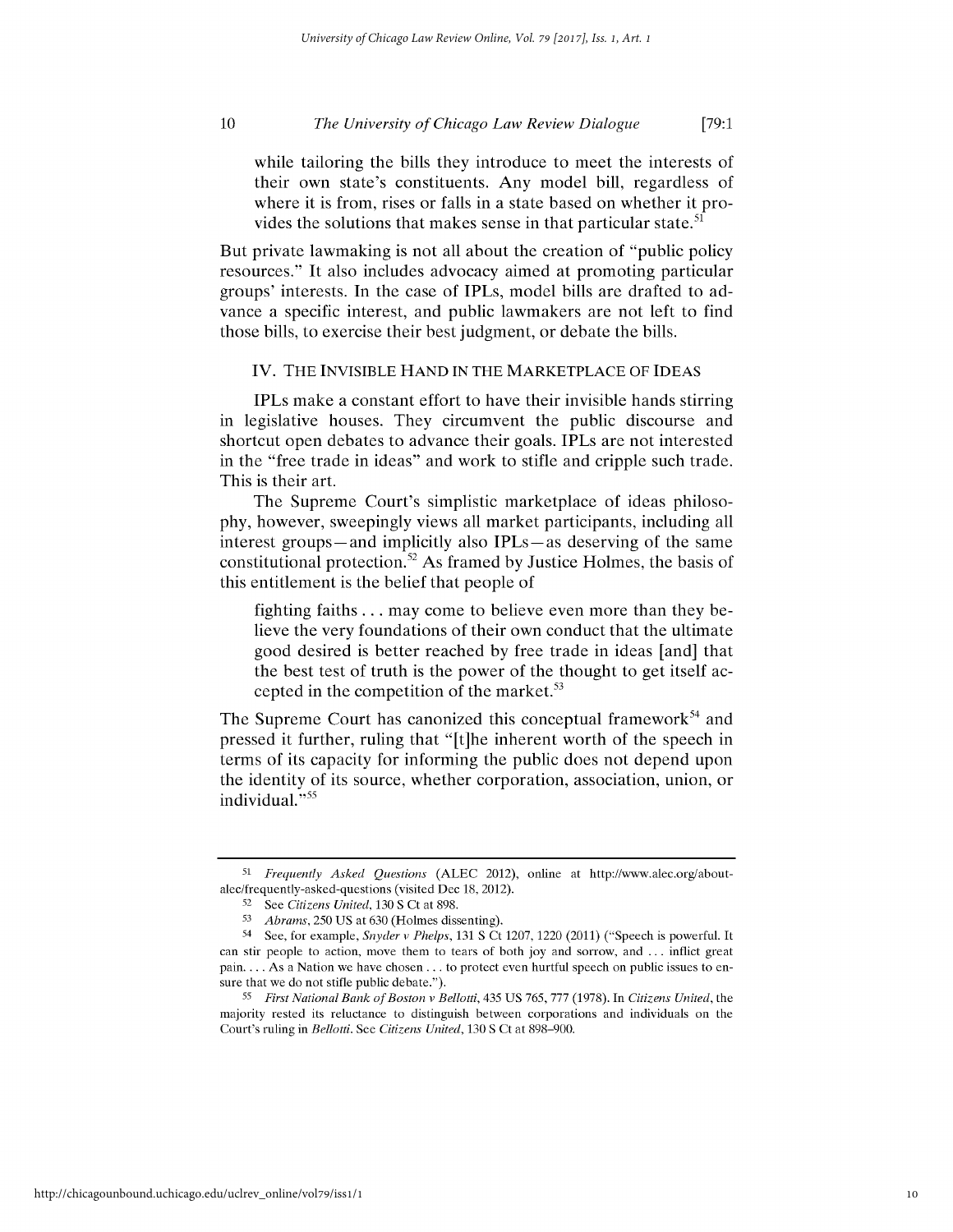In *Citizens United*, Justice Kennedy reframed these premises: "The right of citizens to inquire, to hear, to speak, and to use information to reach consensus is a precondition to enlightened selfgovernment and a necessary means to protect it."<sup>56</sup> Therefore, he concluded that "political speech must prevail against laws that would suppress it" $57$  and "the Government may not suppress political speech on the basis of the speaker's corporate identity."<sup>58</sup> Under present law, Congress and states cannot restrict the political speech of IPLs to limit the reach of their hands, which are invisible to the public.

The Supreme Court's confidence in the efficacy of the marketplace of ideas rests on beliefs in "invisible hand" theories: market participants supposedly tend to be "led **by** an invisible hand to promote an end which was no part of [their] intention... [and] **[b]y** pursuing [their] own interest [they] frequently promote[] that of the society."<sup>59</sup> Thus, the invisible hand argument posits that although market participants use speech rights to promote their own selfinterest, the "ultimate good" may be reached or the "truth" may be discovered. Invisible hand beliefs are, indeed, popular in the legal and political discourse. $60$  The popularity of these arguments, however, does not cure their fundamental flaws.<sup>61</sup>

The intellectual foundation of invisible hand arguments originates in a misreading of Adam Smith. Smith did not coin the phrase invisible hand, which was common during his time.<sup>62</sup> Although criti-

**<sup>56</sup>***Citizens United,* 130 **S** Ct at 898.

**<sup>57</sup>** Id.

**<sup>58</sup>** Id at 913.

**<sup>59</sup>** Adam Smith, *An Inquiry into the Nature and Causes of the Wealth of Nations* 477-78 (Chicago 1976).

**<sup>60</sup>** See Adrian Vermeule, *The Invisible Hand in Legal and Political Theory,* 96 Va L Rev 1417, 1419-22 (2010).

**<sup>61</sup>** For discussions of market failures due to poor regulation, see National Commission on the Causes of the Financial and Economic Crisis in the United States, *The Financial Crisis* In*quiry Report: Final Report of the National Commission on the Causes of the Financial and Economic Crisis in the United* States **52-66 (GPO** Jan 2011), online at http://www.gpo.gov/fdsys/pkg/GPO-FCIC/pdf/GPO-FCIC.pdf (visited Dec 18, 2012); Carmen M. Reinhart and Kenneth S. Rogoff, *This Time Is Different: Eight Centuries of Financial Folly* 277-82 (Princeton 2009); Robert J. Shiller, *Irrational Exuberance* 2 (Broadway 2d ed 2005). See also *The Financial Crisis and the Role of Federal Regulators, Hearing Before the Committee on Oversight and Government Reform, House of Representatives,* 110th Cong, 2d Sess 16-17 (2008) (testimony of Alan Greenspan, Former Chairman of the Federal Reserve) ("[T]hose of us who have looked to the self-interest of lending institutions to protect shareholder's equity (myself especially) are in a state of shocked disbelief.... The whole intellectual edifice **...** collapsed.").

**<sup>62</sup>** For example, in the early seventeenth century, William Shakespeare had already used it in *Macbeth.*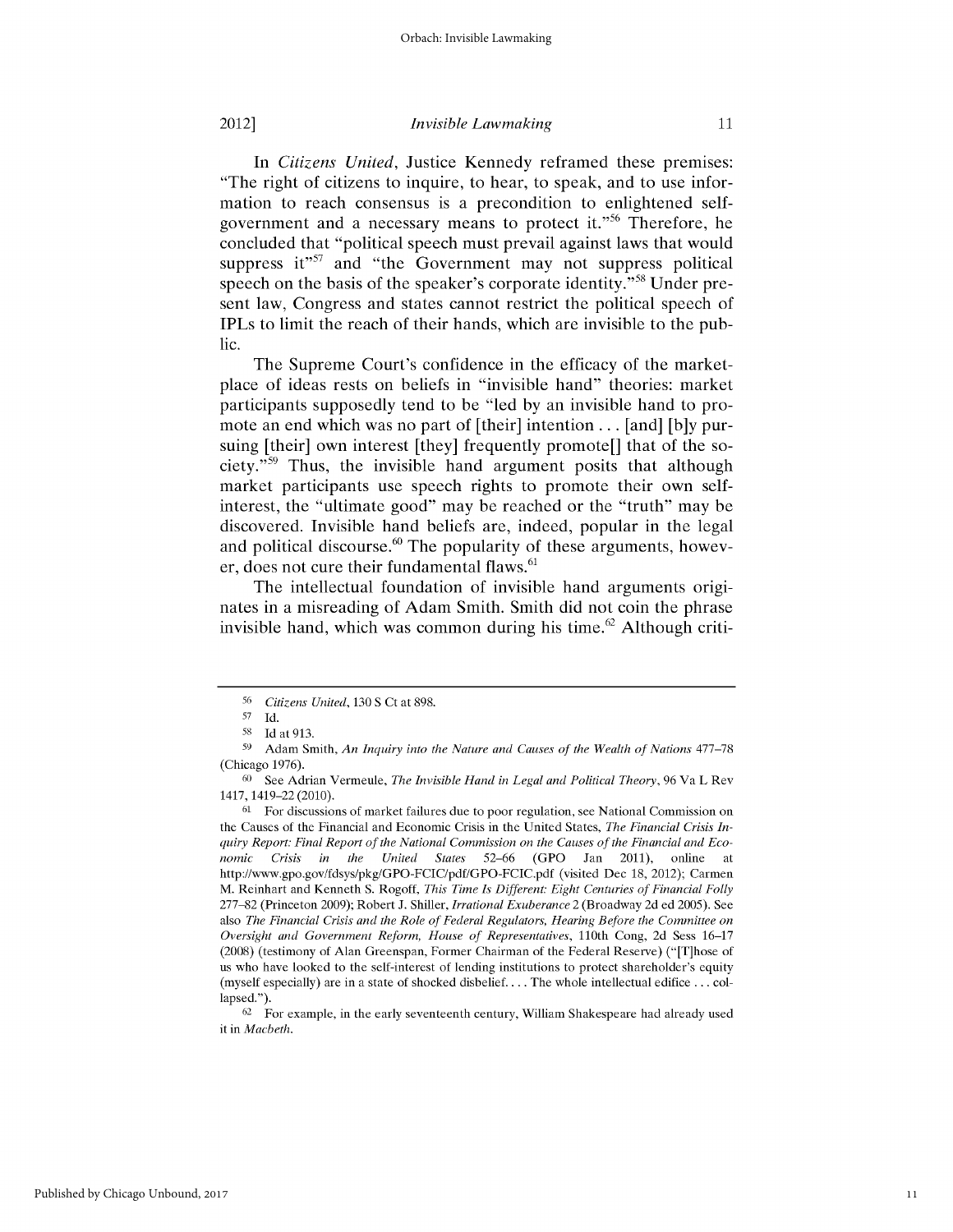cal of government regulation, Smith's invisible hand was the hand of God, not of market forces.<sup>63</sup>

Further, established economic theories do not support invisible hand beliefs.<sup>64</sup> Rather, they emphasize market imperfections, such as externalities, transaction costs, inadequate information, and bounded rationality. Under any established economic framework, "[t]he inherent worth of the speech in terms of its capacity for informing the public<sup>, 65</sup> depends on the efficiency of idea exchange that, in turn, is influenced **by** communication costs, the availability of initial information, rationality, and other factors.<sup>66</sup> Nonetheless, the Supreme Court has been utilizing an overly simplistic framework of perfect markets.<sup>67</sup>

Indeed, economist Frank Knight, a prominent free market theorist, argued that "trade in ideas" does not really exist:

Genuine, purely intellectual discussion is rare in modem society, even in intellectual and academic circles, and is approximated only in very small and essentially casual groups. On the larger scale, what passes for discussion is mostly argumentation or debate. The intellectual interest is largely subordinate to entertainment, *i.e.,* entertaining and being entertained, or the immediate interest of the active parties centers chiefly in dominance, victory, instructing others, or persuading rather than convincing, and not in the impartial quest of truth.<sup>68</sup>

Knight's observation has abundant empirical support. Studies in psychology show that people tend to interpret information in a manner

In order to carry out a market transaction it is necessary to discover who it is that one wishes to deal with, to inform people that one wishes to deal and on what terms, to conduct negotiations leading up to a bargain, to draw up the contract, to undertake the inspection needed to make sure that the terms of the contract are being observed, and so on. These operations are often extremely costly -sufficiently costly at any rate to prevent many transactions that would be carried out in a world in which the pricing system worked without cost.

67 See Director, 7 J L & Econ at **5-6** (cited in note 40) (explaining the meaning of laissez faire in the tradition of liberalism and arguing that it is not applicable to speech).

**<sup>63</sup>** See Andy Denis, *The Invisible Hand of God in Adam Smith,* 23 Rsrch Hist Econ Thought & Methodology 1 (2005); Peter Harrison, *Adam Smith and the History of the Invisible Hand,* 72 J Hist Ideas, 29,45 (2011); Alec Macfie, *The Invisible Hand of Jupiter,* 32 J Hist Ideas 595, 597 (1971).

<sup>(4</sup> See generally Steven **G.** Medema, *The Hesitant Hand: Taming Self-Interest in the History of Economic Ideas* (Princeton 2009).

**<sup>65</sup>** *Bellotti,* 435 US at **777** (reasoning used as a rationale in *Citizens United).*

**<sup>66</sup>** See R. H. Coase, *The Problem of Social Cost,* 3 J L & Econ 1, 15 (1960):

<sup>68</sup>Frank H. Knight, *Freedom and Reform: Essays in Economics and Social Philosophy* 349 (Harper 1947). See generally Irving L. Janis, *Groupthink: Psychological Studies of Policy Decisions and Fiascoes* (Wadsworth 2d ed 1982) (describing the mechanisms of error in organizations and institutions).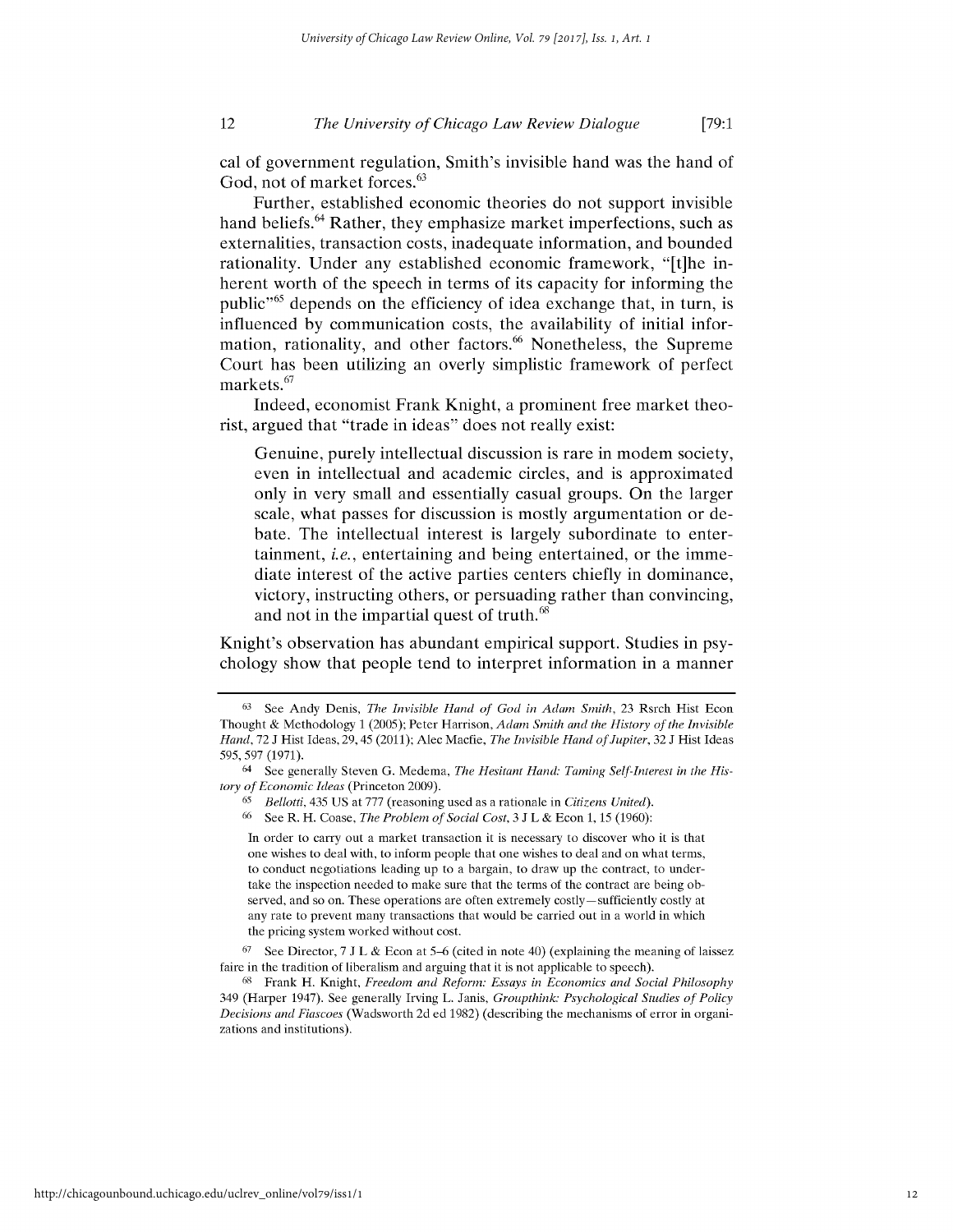that is consistent with their preexisting beliefs, and use reasoning to persuade others, not for the purpose of "trade in ideas." Strong opinions about complex issues tend to exacerbate this tendency and result in biased perceptions of reality and information.<sup>69</sup> Under certain circumstances, debates may reinforce existing beliefs and escalate polarization.<sup>70</sup> Of course, people regularly overcome disagreements through exchanges of views and negotiation, but this pattern does not necessarily establish efficiency in the marketplace of ideas. The Supreme Court's treatment of the marketplace of ideas utilizes an outdated economic narrative to justify the Court's traditional treatment. This narrative is not only outdated, but also lacks theoretical and empirical grounds.

## V. MANIPULATIONS AND SPECULATIONS IN THE MARKETPLACE OF IDEAS

Using the marketplace narrative, the Supreme Court has developed a few additional principles for the marketplace of ideas. For example, in *New York Times Co v Sullivan*,<sup>71</sup> the Court declared that the United States has "a profound national commitment to the principle that debate on public issues should be uninhibited, robust, and wide-open, and that it may well include vehement, caustic, and sometimes unpleasantly sharp attacks on government and public officials.<sup>"72</sup> And in *Snyder v Phelps*,<sup>73</sup> the Court announced, "Speech is powerful. It can stir people to action, move them to tears of both **joy** and sorrow, **and..,** inflict great **pain....** As a Nation we have cho-

**<sup>69</sup>** See, for example, Charles **G.** Lord, Lee Ross, and Mark R. Lepper, *Biased Assimilation and Attitude Polarization: The Effects of Prior Theories on Subsequently Considered Evidence,* 37 J Personality & Soc Psych 2098, 2104 (1979).

**<sup>70</sup>** See James Andreoni and Tymofiy Mylovanov, *Diverging Opinions,* 4 Am Econ J: Microeconomics 209, 213 (Feb 2012) ("[A]rrival of public information can cause divergence of opinions."). For scholarly discussion on the self-serving bias, the pattern of adhering to existing beliefs, and polarization, see Roland Benabou and Jean Tirole, *Self-Confidence and Personal Motivation,* 117 **Q** J Econ 871, 901-02 (2002) (explaining the empirical fact that people are often unfoundedly self-confident by arguing that even unfounded self-confidence might be personally valuable); Avinash K. Dixit and Jörgen W. Weibull, *Political Polarization*, 104 Proc Natl Acad Sci 7351, 7354 (2007); Barak Orbach, *On Hubris, Civility, and Incivility,* 54 Ariz L Rev 443,456 (2012) (arguing that the cognitive biases may form polarizing civility and incivility norms); Orbach and Sjoberg, 44 Conn L Rev at 6 (cited in note 48); Rajiv Sethi and Muhamet Yildiz, *Public Disagreement,* 4 Am Econ J: Microeconomics 57, 76 (Aug 2012); Cass R. Sunstein, *Going to Extremes: How Like Minds Unite and Divide* 14-15 (Oxford 2009) (discussing an experiment in which the attitudes of jurors toward the proper severity of punishment were further polarized after deliberation).

<sup>71</sup> 376 US 254 (1964).

 $72$  Id at 270.

**<sup>73</sup>**131 **S** Ct 1207 (2011).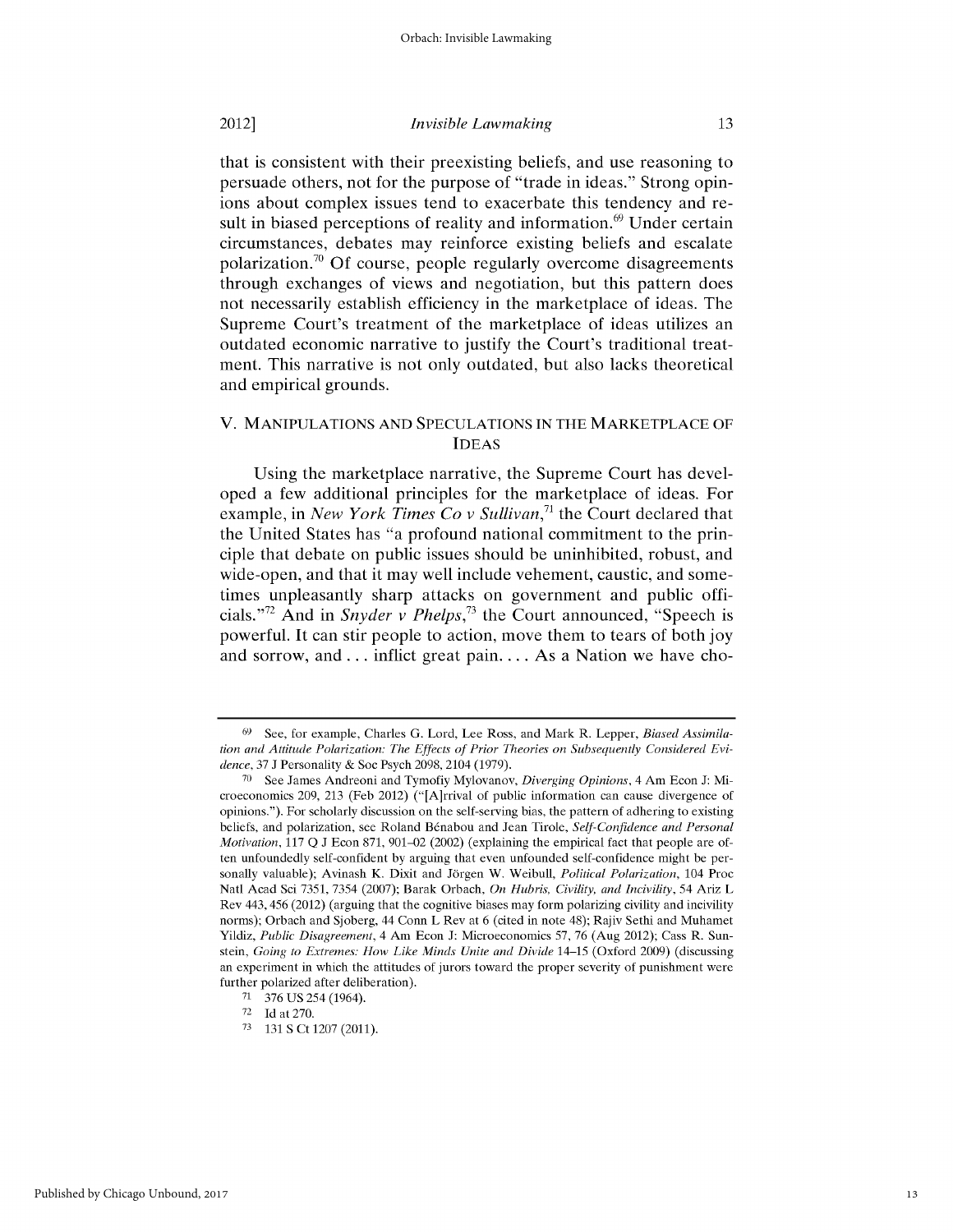sen **...** to protect even hurtful speech on public issues to ensure that we do not stifle public debate. $^{774}$ 

Speech is indeed powerful. Alongside its undeniable beneficial virtues, speech may also be used to stifle public debate and adversely affect society.<sup>75</sup>

Middlemen, including private lawmakers, operate in the marketplace in many ways, and one may argue they are "led **by** an invisible hand to promote an end which **[is]** no part of [their] intention. **' <sup>76</sup>** They may indeed compensate for existing market inefficiencies **by** facilitating exchanges. But middlemen can also utilize their position to advance their self-interest **by** profitably speculating or manipulating information at the expense of others.<sup>77</sup> The marketplace of ideas hypothesis suggests that if profitable manipulations (or speculations) ever take place they stabilize prices, namely, **by** revealing the truth or preferences in the market. John Stuart Mill, Milton Friedman, and other economists presented this thesis to argue that financial speculations may cause transitory effects in the short term but stabilize prices in the long term.<sup>78</sup> The Supreme Court took this approach to the extreme, arguing that the pain speech may cause is temporary and local, while the inherent value of speech contributes to the public debate. In other words, the premise regarding the "inherent worth of the speech in terms of its capacity for informing the public<sup> $\frac{7}{9}$ </sup> is equivalent to an unqualified assumption about an inherent value of stock transactions, including insider trading and stock price manipulation. Applying this logic, under the rationale of *Citizens United,* the restrictions imposed on stock traders should not be greater than those imposed on the public.

The economic argument about speculations and manipulations is theoretically flawed and is inconsistent with financial realities.<sup>80</sup> In

<sup>74</sup> Id at 1220.

<sup>&</sup>lt;sup>75</sup> See Orbach and Sjoberg, 44 Conn L Rev at 5 (cited in note 48).

<sup>76</sup> Smith, *The Wealth of Nations* at 477 (cited in note 59).

**<sup>77</sup>**See generally Jos Van Bommel, *Rumors, 58* J Fin 1499 (2003) (explaining how rumors cause speculation through the asymmetry and uncertainty of information they create); Daniel R. Fischel and David J. Ross, *Should the Law Prohibit "Manipulation" in Financial Markets?,* 105 Harv L Rev 503 (1991) (arguing that manipulative—or speculative—trades should not be prohibited because they may not be socially undesirable); Oliver D. Hart, *On the Profitability of Speculation,* 91 **Q** J Econ 579 (1977) (examining the conditions under which speculation is beneficial to society).

**<sup>78</sup>**See Lester **G.** Telser, *A Theory of Speculation Relating Profitability and Stability,* <sup>41</sup> Rev Econ & Stat 295, 297-99 (1959); Milton Friedman, *Essays in Positive Economics* 157-203 (Chicago **1953);** John Stuart Mill, 2 *Principles of Political Economy with Some of Their Applications to Social Philosophy* 267-70 (Parker 3d ed 1852).

*<sup>79</sup>Bellotti,* 435 US at 777.

**<sup>80</sup>**See generally **M.J.** Farrell, *Profitable Speculation,* 33 Economica 183 (1966); Oliver D. Hart and David M. Kreps, *Price Destabilizing Speculation,* 94 J Polit Econ 927 (1986).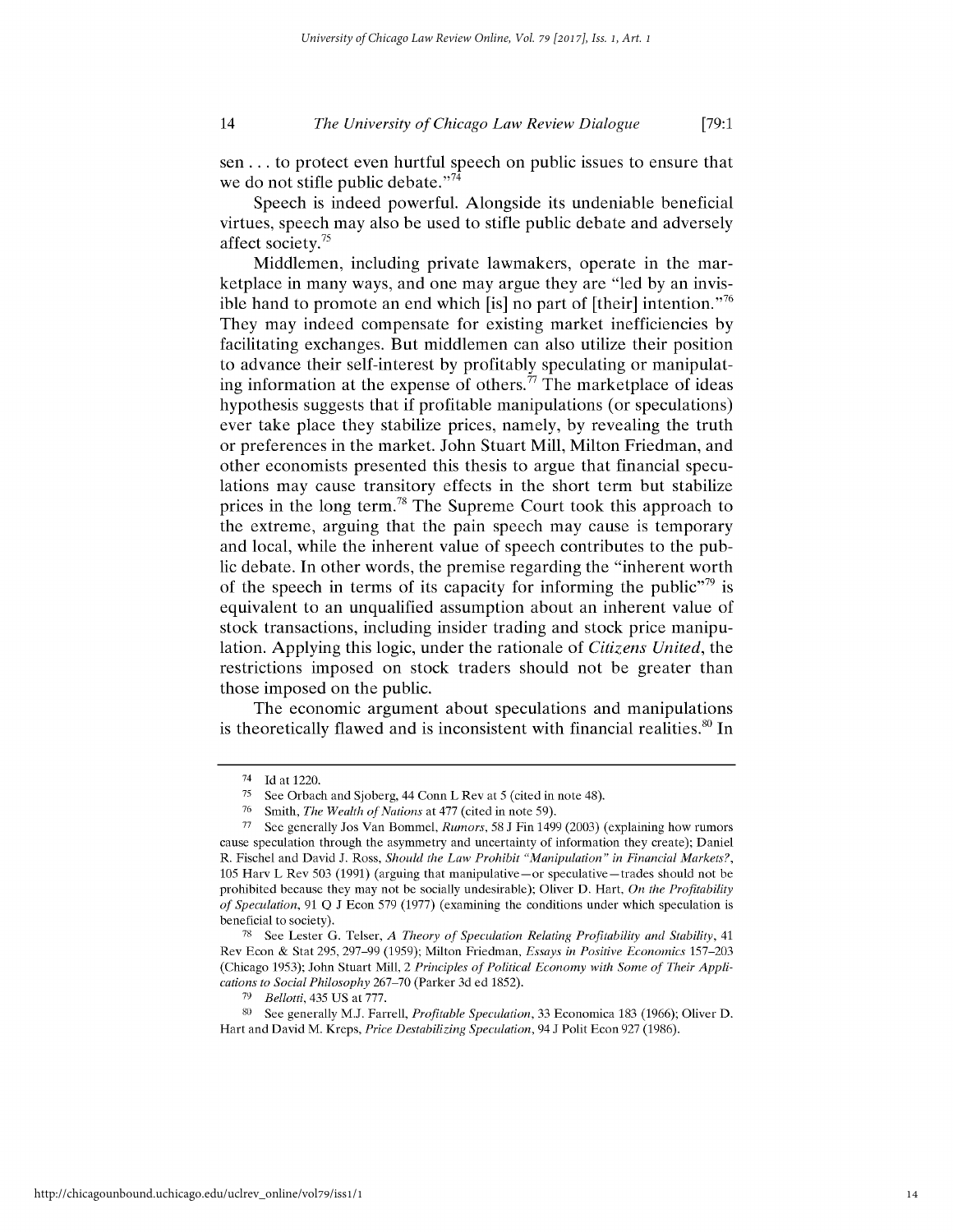essence, the argument suggests that middlemen have no role in the facilitation of financial bubbles. Like other middlemen who can utilize their position for profitable speculations and manipulations, IPLs' position allows them to use political speech to discipline public lawmakers who do not endorse their proposals and to reward obedient public lawmakers. They can increase their enactment rate with political speech. By unleashing the political speech of interest groups, *Citizens United* effectively armed IPLs and contributed to their effectiveness.

# VI. THE FALLACY OF THE BELIEF **IN EFFICIENT** MARKETS

Interested private lawmaking, albeit an ordinary strategy of interest groups, is relatively invisible. Occasionally, it becomes the target of media scrutiny, but overall courts and scholars pay little attention to the topic despite its significance. This inattention is only one dimension of invisibility. Interested private lawmaking is invisible also because of the presumption that public lawmakers draft or, at the very least, deliberate, every legislative proposal.<sup>81</sup> The public does not know much about IPLs and their activities. The public cannot throw IPLs out of office, and throwing public lawmakers out of office for adopting IPLs' bills may only be a temporary setback to IPLs. For IPLs, public lawmakers are dispensable pawns.

It is often argued that "regulation is acquired by the industry and is designed and operated primarily for its benefit."<sup>82</sup> Capture theories are one source of critique of regulation.<sup>83</sup> Critique and distrust of regulation and government have led the Supreme Court to impose restrictions on the government power to regulate private parties that seek to influence the government. In effect, in *Citizens United* and *A TP,* the Court strengthened the capture IPLs have over public lawmakers, relying on the theory that speech serves as a "means to hold officials accountable to the people." $84$  In the marketplace of ideas, unleashed interest groups may have effective means

**<sup>81</sup>** See, for example, *NFIB,* 132 S Ct at 2579 (Roberts) ("[P]olicy judgments ... are entrusted to our **...** elected leaders, who can be thrown out of office if the people disagree with them.").

**<sup>82</sup>**Stigler, 2 Bell J Econ & Mgmt Sci at 5 (cited in note 9). See also Gabriel Kolko, *The Triumph of Conservatism: A Reinterpretation of American History, 1900-1916* 3 (Free Press 1963) (studying the establishment of the ICC and its early years and concluding that "regulation itself was invariably controlled by leaders of the regulated industry, and directed toward ends they deemed acceptable or desirable"); Sam Peltzman, *Toward a More General Theory of Regulation,* 19 J L & Econ 211, 213-22 (1976).

**<sup>83</sup>**See, for example, Orbach, *What Is Regulation? 5-6* (cited in note 46).

*<sup>84</sup> Citizens United,* 130 S Ct at 898.